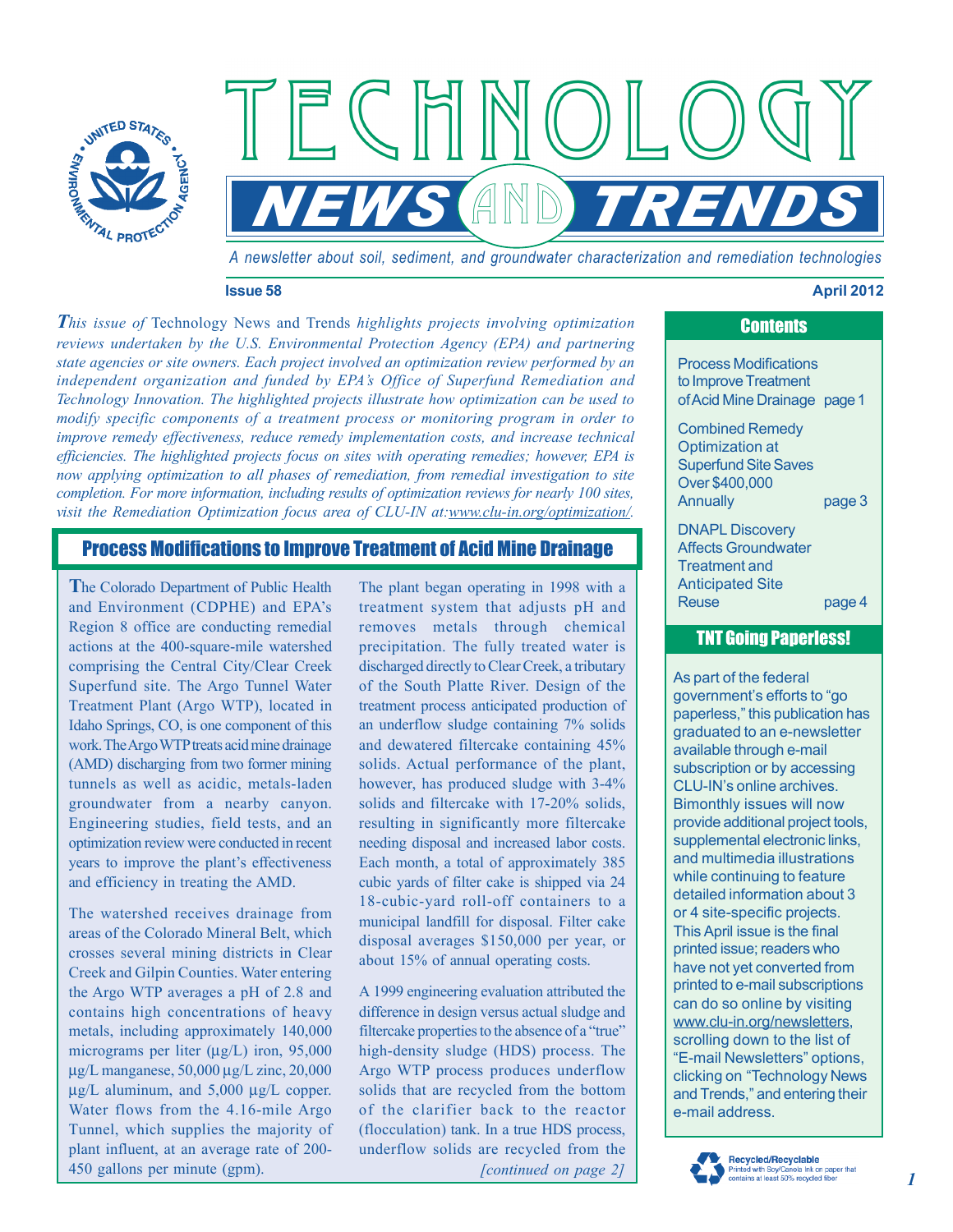#### *[continued from page 1]*

bottom of the clarifier back to a sludgeconditioning tank (Figure 1) where the recycled solids mix with lime slurry. The mixture is then added to the influent to adjust pH. Conversion of the plant to an HDS process was estimated to cost \$800,000 in 1999.

In anticipation of transferring project ownership and operation and maintenance (O&M) costs from EPA to CDPHE, an optimization review was conducted in 2007. Results of the review suggested modifying the reactor tank to increase solids recycling in a quasi-HDS manner, at an estimated cost of \$75,000. The review also recommended adding aeration to the process, at an estimated cost of \$60,000, in order to reduce the treatment pH. Most significant in terms of operating expenses, the review recommended installing new filter presses that would cost approximately \$560,000. Additional recommendations involved improvements to the sand filter and the lime delivery system.

CDPHE proposed implementing a "true" HDS system rather than modifying the existing reactor tank with the intent of improving solids density and reducing chemical usage. While not specifically recommended by the optimization review, this approach is consistent with the intent of reducing ongoing costs related to sludge disposal, chemical usage, labor, and filter scaling. Of the funding provided by EPA through the optimization review process, \$1,065,000 (including \$695,000 for capital improvements to the solids handling system) directly apply to the alternate approach that was subsequently chosen.

*Figure 1. The HDS process is a modification of conventional lime precipitation designed to densify the sludge, reduce the volume of sludge requiring management, and improve sludge dewatering.* 

Design of the new treatment process is nearly complete. Elements of the HDS process are based on the results of onsite pilot testing conducted over four weeks in November-December 2009. The tests focused on comparing two treatment trains that used different sludge solids recycle ratios. Because the plant influent contains a high amount of dissolved ferric iron, two small-scale reactors were used. The target pH level for precipitating ferric iron was 4.0, while the remaining metals were expected to precipitate at a pH of 9.0-9.5.

Test results indicated improved treatment of the process influent, with dissolved metal concentrations below target levels for iron ( $\le$ 15,800 µg/L), zinc ( $\le$ 225 µg/L), and copper (<17 μg/L). Dissolved cadmium was non-detectable at a reporting limit of 5 μg/L and both dissolved and total recoverable lead concentrations were nondetectable at a reporting limit of 5 μg/L. Total recoverable metal concentrations of cadmium, zinc, and copper remained above target limits but are expected to reach effluent goals under full-scale conditions that include a properly sized clarifier for settling and post-clarification filtration. Mixed results were achieved for manganese, the most challenging metal under this treatment process. Dissolved and total recoverable concentrations for manganese also would be expected to reach target levels through a full-scale system with more efficient aeration that results in better oxidation.

The process conversion will require new sludge-conditioning tanks, aeration blowers, sludge pumping systems and piping, and electrical supply and controls. The clarifier tanks currently in use will be converted to HDS reactors. Most significantly, a new 50-foot-diameter clarifier/thickener will be constructed outside of the primary treatment building. Since the plant uses a dual treatment train, one train can be converted while the other continues to operate and plant shutdown will be unnecessary.

Full-scale HDS application is expected to result in an 89% reduction in wet sludge volume per unit mass of dry solids. The process also is expected to reduce the volume of dewatered sludge by approximately 75% and reduce the dewatering time by approximately 95%. These reductions will lead to lower costs for labor, power, and transportation and disposal associated with sludge wasting, dewatering, and management.

CDPHE anticipates construction to begin in summer 2012. The cost to pilot test and design the process modification totals approximately \$550,000, and construction costs for the modified system are estimated at \$2,500,000. Annual O&M costs are expected to decrease by approximately \$200,000.

*Contributed by Mary Boardman, CDPHE, (mary.boardman@state.co.us or 303-692-3413) and Mike Holmes, EPA Region 8 (holmes.michael@epa.gov or 303-312-6607)* 

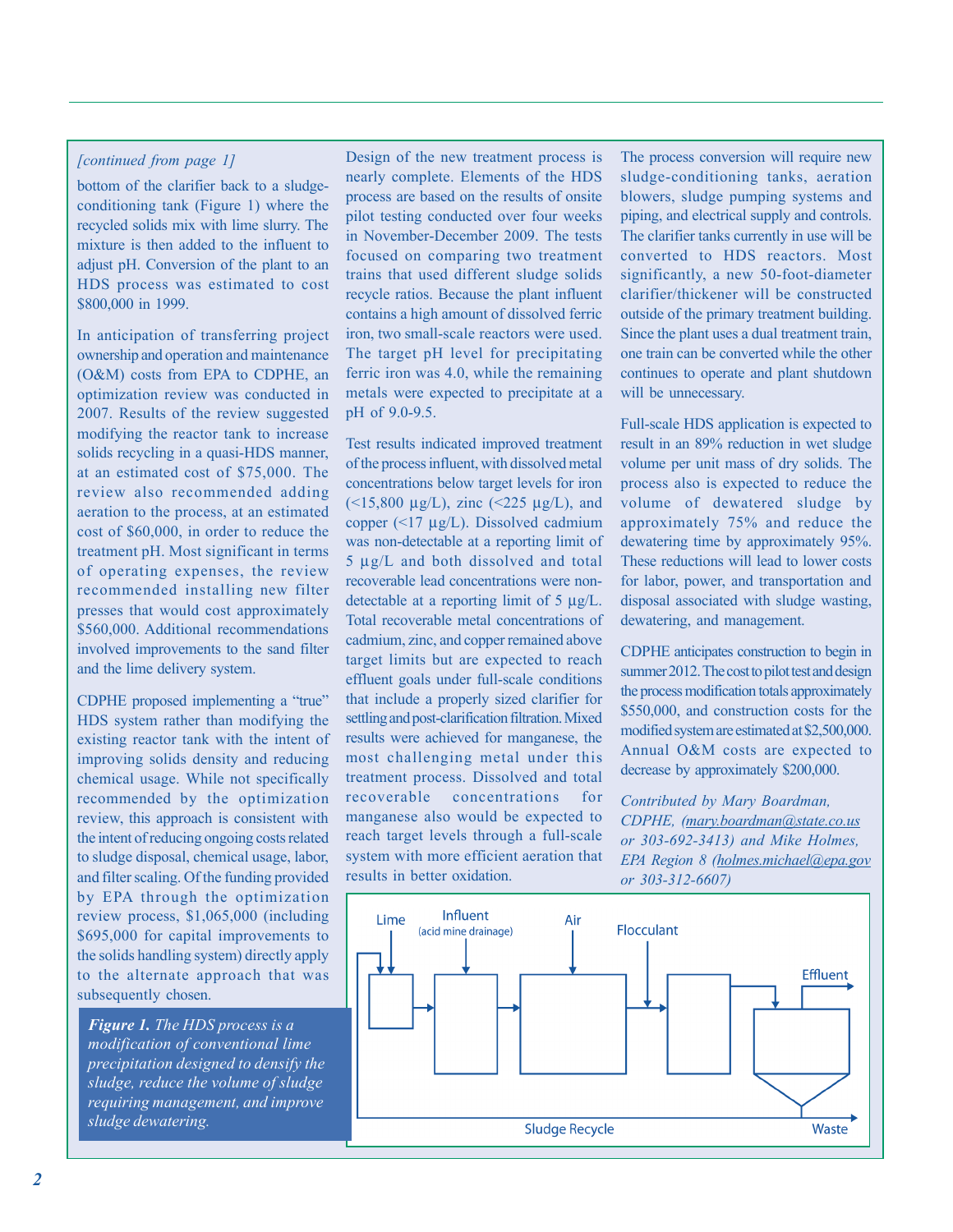# Combined Remedy Optimization at Superfund Site Saves Over \$400,000 Annually

**E**PA Region 9's Superfund Office is optimizing the remediation technologies used to clean up soil and groundwater at the Pemaco Superfund site in Maywood, CA. Due to significant contaminant reductions since treatment began in 2007, an optimization review was conducted in January 2011 to identify opportunities for modifying or potentially downsizing certain components of the remedy. The recommended optimization approach has led to a decrease in the pumping rate and associated energy consumption of the pump and treat (P&T) and soil vapor extraction (SVE) systems, focused vapor recovery, reduced sampling efforts across the site, and significantly decreased annual O&M costs.

A chemical blending and distribution facility operated at this 1.4-acre site from the late 1940s until June 1991. A wide variety of chemicals, including aromatic and chlorinated solvents, flammable liquids, specialty chemicals, and oils, were stored in a combination of aboveground storage tanks, underground storage tanks, and drums. During the initial site assessment in 1997, EPA found 56 contaminants in surface and near-surface soil (0 to 3 feet bgs), the upper vadose zone soil and perched groundwater (3 to 35 feet bgs), the lower vadose zone soil (35 to 65 feet bgs), and the saturated zone (65 to 175 feet bgs). High levels of volatile organic compounds (VOCs), as well as metals and semivolatile organic compounds were detected. The largest

contaminant plume in the saturated zone consisted primarily of trichlorethene (TCE) and its degradation products and was about 1,300 feet long by 750 feet wide.

The 2005 record of decision (ROD) selected a combined remedy to treat each of the three contaminated zones. Soil capping and limited hot spot removal were chosen for surface and near-surface soil, high-vacuum dualphase extraction (HVDPE) was chosen for upper vadose zone soil and perched groundwater, while electrical resistance heating (ERH) with SVE, as well as vacuumenhanced groundwater extraction, P&T, and monitored natural attenuation were chosen for areas of highest contamination in lower vadose zone soil and the saturated zone. An onsite treatment plant was constructed to treat extracted soil vapors and groundwater with granular activated carbon (GAC). A flameless thermal oxidizer (FTO) was also used to treat vapors when the thermal treatment system was operational. The combined remedy began operating by 2007.

The ERH was activated in the source area for 200 days. The FTO was turned off during the summer of 2008, but the additional components of the remedy still operate.

Significant decreases in VOCs, such as TCE, have been observed since implementation of the remedy. Plume migration resulted in concentration increases of some contaminants in the deeper zones of the aquifer (Table 1) but are addressed in the optimization strategy.

Significant decreases in target contaminant concentrations in the perched and upper saturated zones of groundwater across the site offered an opportunity to modify remedial processes. Between July and November 2011, a series of steps were taken to optimize remedy efficiency, largely focusing on monitoring reduction due to decreased contaminant concentrations across the site. More than half (226 of 432) of the annual samples collected were eliminated from the monitoring program by reducing the number of monitoring wells and the frequency of sampling. Sampling was discontinued in wells where contaminant concentrations remained below the sitespecific remediation levels (SSRLs) for four consecutive quarters. Monthly sampling was discontinued sitewide, and quarterly sampling was implemented in 15 wells with semi-annual sampling in 73 other wells. The overall reduction in monitoring frequency is estimated to decrease annual labor, analytical, and other direct costs by \$230,000.

*[continued on page 4]*  To help address contaminant migration in the deeper portions of the saturated zone, one monitoring well was converted to an extraction well to increase pumping at 100 – 105 feet bgs. A new monitoring well screened at  $125 - 145$  feet bgs is planned for installation by April 2012 in response to a newly discovered offsite upgradient source that affects the western portion of

| <b>Zone</b>                  | <b>2006 Maximum TCE</b><br><b>Concentration (ug/L)</b> | <b>2011 Maximum TCE</b><br><b>Concentration (uq/L)</b> |
|------------------------------|--------------------------------------------------------|--------------------------------------------------------|
| Perched                      | 230                                                    | 26                                                     |
| Saturated - 65-75 feet bgs   | 13,000                                                 | 650                                                    |
| Saturated - 80-90 feet bgs   | 22,000                                                 | 430                                                    |
| Saturated - 95-110 feet bgs  | 120                                                    | 400                                                    |
| Saturated - 125-145 feet bgs | $80*$                                                  | 150                                                    |

\* Estimated detection. Compound detected between the method detection limit and the method reporting limit.

*Table 1. Maximum TCE concentrations decreased by 96 to 99% in the two years following remedy startup, although contaminant migration has caused a slight increase in TCE concentrations in the deeper zones of the aquifer.*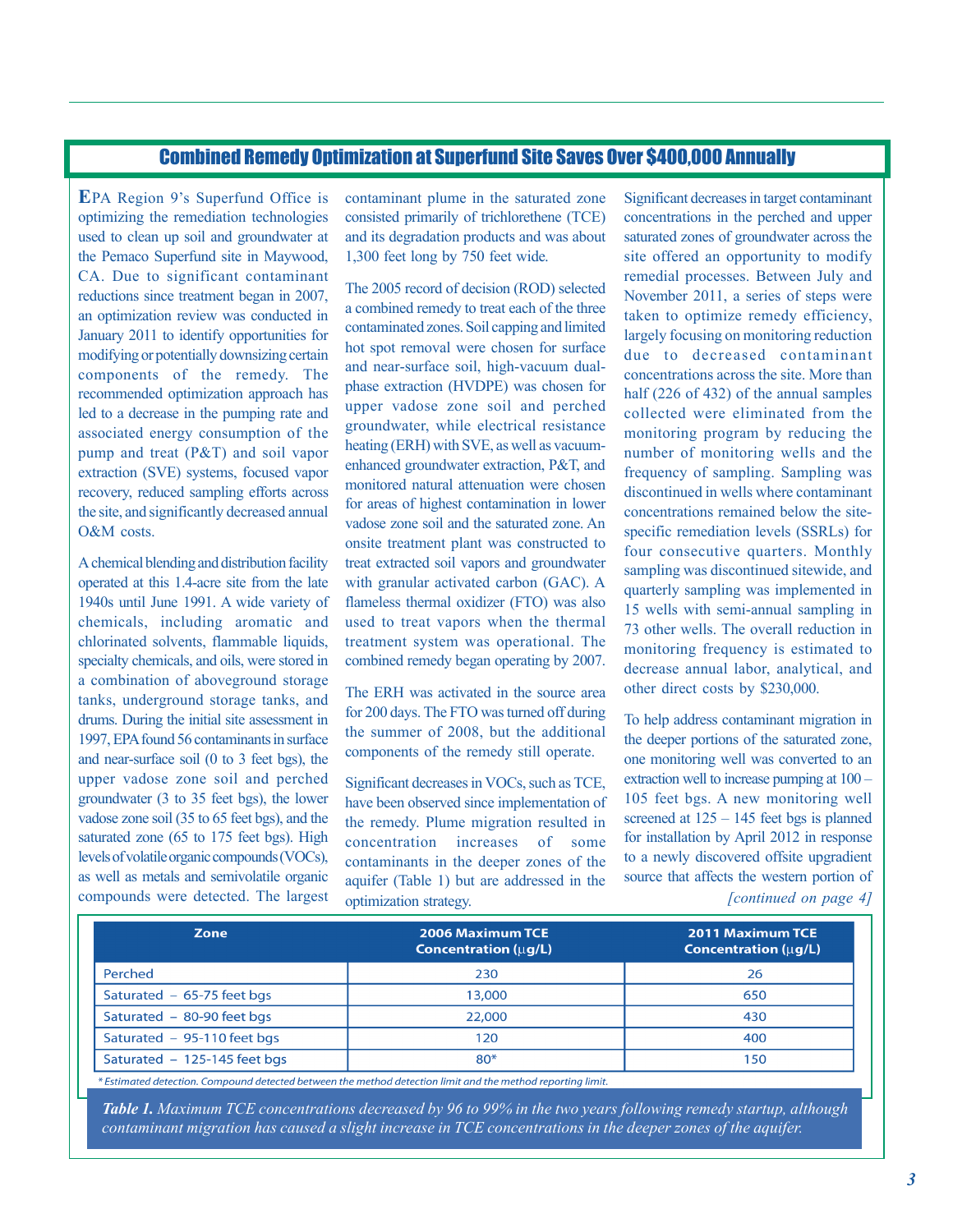### *[continued from page 3]*

the site. Installation of the new well is expected to cost \$37,500, while annual monitoring costs are estimated at \$4,000.

The optimization review results also recommended reductions in the monthly sampling of water and vapor processed by the onsite treatment plant. The project team will reduce the number of process water samples from eight (taken from multiple lines) to one combined influent sample and one effluent sample, eliminating process sampling points from well headers and intermediate locations that do not influence system operation decisions. Optimization of the sampling strategy will lead to a reduction from 96 to 24 annual samples. The project team also will reduce sampling of vapor processed by the onsite treatment plant to one influent and one effluent sample per month, in contrast to the 12 vapor samples previously processed each month. Cost savings from reduced process water and vapor sampling are estimated at \$54,000 annually.

Eight additional effluent samples from the onsite treatment plant are analyzed each year for sewer discharge pretreatment parameters as required by a Los Angeles County Sanitation District permit. This sampling program is not subject to modification until the facility begins discharging under the National Pollutant Discharge Elimination System, tentatively in April 2012.

Sitewide sampling of vapor and groundwater extraction wells in October 2011 confirmed that extraction is only needed from 16 of about 55 vapor extraction wells and 29 of about 57 groundwater extraction wells (including HVDPE wells); extraction wells exhibiting VOC concentrations below SSRLs were turned off. The terminated wells will be sampled for rebound during the next semiannual sampling event (in April 2012) to confirm that vapor concentrations do not return to levels above applicable standards. The remaining active vapor extraction wells pump at a lower rate of 200 cubic feet per minute (cfm) rather than the previous rate of 500 cfm, while remaining active groundwater extraction wells pump at a lower rate of about 20 to 25 gpm rather than the previous rate of 31 gpm, due to optimization review findings that a lower pumping rate would result in the same amount of contaminant removal. Reducing the number and pumping rate of active extraction wells, including HVDPE, allows the two blowers

to operate one at a time, which is expected to reduce annual electricity costs by approximately \$40,000.

Due to reduced sampling, analysis, reporting, and maintenance requirements resulting from optimization of the treatment system, the full-time workforce has decreased from three to two plant personnel and one "as-needed" staff member. This reduction reduces annual labor costs by approximately \$113,000. The total annual cost savings corresponding to monitoring reduction, elimination of several dozen vapor and groundwater extraction wells, reduction in groundwater and vapor pumping rate, conversion to an alternating blower system, and reduction in personnel costs is estimated at \$437,000.

The site team will be conducting additional work to identify the origin of the offsite upgradient source that is impacting cleanup at the site, as indicated by recent sampling results.

*Contributed by Rose Marie Caraway (caraway.rosemarie@epa.gov or 415-972-3158) and Lynn Suer (suer.lynn@epa.gov or 415-972-3148), EPA Region 9* 

# DNAPL Discovery Affects Groundwater Treatment and Anticipated Site Reuse

**E**PA's Region 10 office has conducted soil and groundwater cleanup activities at the Northwest Pipe and Casing/Hall Processing (NWPC) site in Clackamas, OR, since its addition to the National Priorities List in 1992. Efforts are underway to improve efficacy of groundwater treatment while accommodating ongoing and future redevelopment of the site. The State of Oregon is in the final phase of designing a major six-lane highway and surface street enhancements that will completely transect the site. Additionally, Clackamas County, the current owner of half the site, has leased a large parcel to a steel fabrication and manufacturing facility for storage use and street car testing.

The NWPC site is located in an industrial area approximately 20 miles southeast of Portland. It encompasses approximately 53 acres divided into two parcels. One 32-acre parcel is the main area of concern due to high concentrations of VOCs in soil and groundwater that corresponded with past use of cleaning solvents in pipe-coating operations. A remedial investigation completed in 2004 detected TCE in 53 out of 78 groundwater samples, at concentrations ranging from 0.2 to 1,900 μg/L. *Cis-*1,2-dichloroethene (DCE) was detected in 59 out of 78 samples at levels of 0.4 to 3,000 μg/L. Vinyl chloride detections in 44 out of 84 samples, at concentrations ranging from 0.6 to 340 μg/L, suggested that biological

reductive chlorination of TCE and DCE was occurring gradually. Dense non-aqueous phase liquid (DNAPL) was not observed during the remedial investigation.

Soil remediation primarily involved excavation and capping in 2001-2003. Construction of the groundwater remedy, completed in 2004, involved use of an in-well air stripping system consisting of 15 groundwater circulation wells connected to six extraction sheds, each of which housed a blower, vapor extraction equipment, and GAC treatment canisters. Within a year of startup, monitoring indicated that the system did

*[continued on page 5]*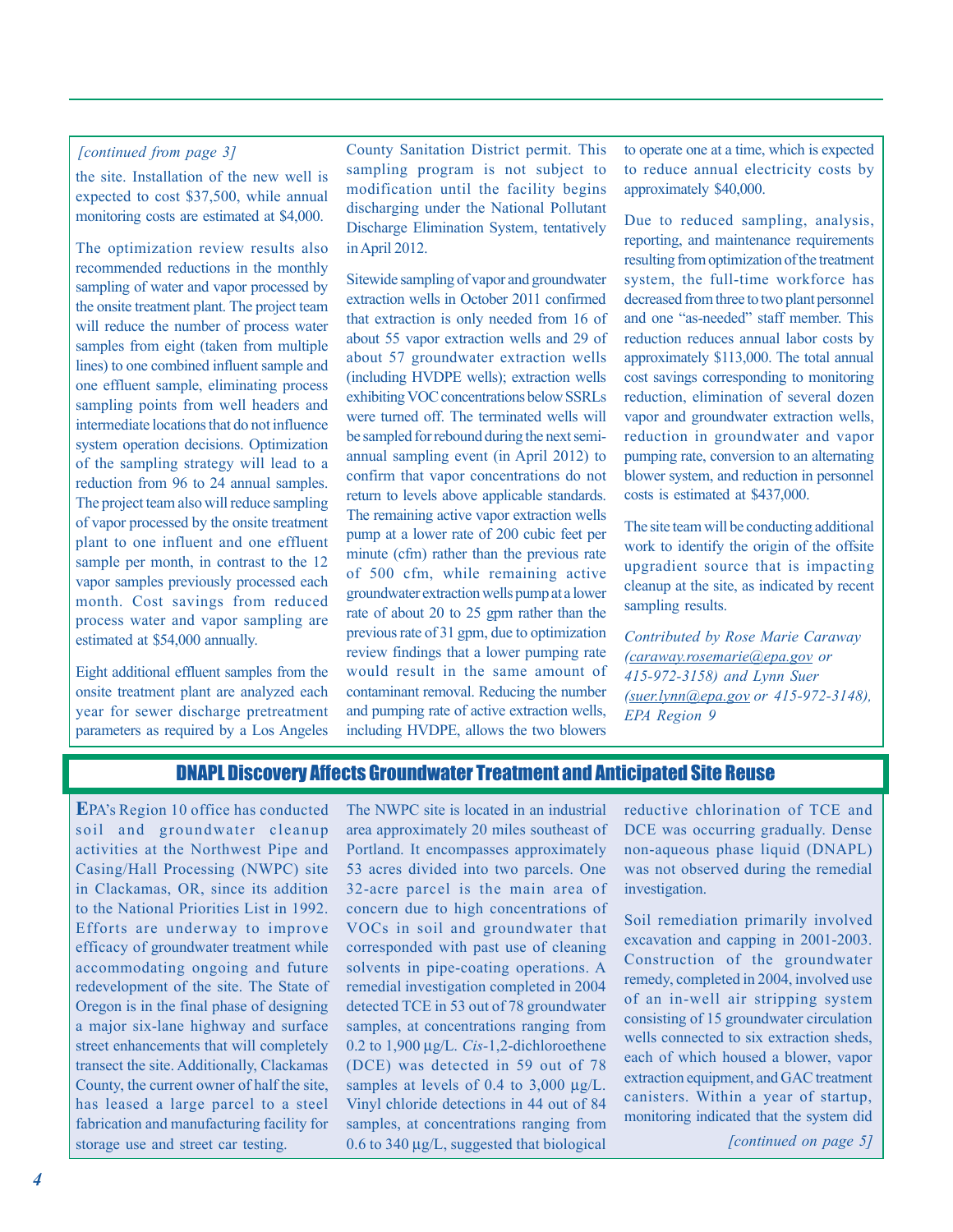#### *[continued from page 4]*

not function as designed. Follow-up field studies suggested that the groundwater circulation system primarily recirculated treated water and recovered very little contaminated water from the aquifer. In the following year, eight wells were shut down and their down-hole equipment was removed.

An optimization review was conducted in 2007 to evaluate current performance of the remedy, determine the need to shut down remaining wells, and identify potential remedy alternatives. The optimization review report made three primary recommendations: (1) better define the upgradient boundary of the plume to facilitate future remedy decisions; (2) shut down the remainder of the groundwater treatment system, and (3) consider integrating alternate approaches such as in situ bioremediation or chemical oxidation to aggressively treat areas with the highest VOC concentrations. As a result, EPA completed a focused field investigation that involved collecting additional soil and groundwater samples using rotosonic drilling at 29 locations. The samples were collected over six weeks and analyzed at offsite laboratories for a cost of approximately \$160,000.

Analytical results showed that a significant source of soil contamination was upgradient and aligned with the centerline of the main contaminant plume. More specifically, soil data indicated three

coal tar body (DNAPL) sources. Results from depth-discrete groundwater sampling indicated high concentrations of chlorinated VOCs (CVOCs) and naphthalene encompassing or extending from those DNAPL bodies along the direction of groundwater flow. Concentrations of chemicals of concern in the three waterbearing zones (WBZs) also corresponded to the discovery of DNAPL. PCE, TCE, *cis-*1,2-DCE, and naphthalene concentrations greater than 1,000 µg/L were observed within or downgradient of the DNAPL bodies in the shallow and intermediate WBZs. In the deep WBZ, groundwater samples showed lower CVOCs, naphthalene, and BTEX concentrations. A limited number of deep WBZ samples indicated PCE and naphthalene concentrations exceeding 1,000 μg/L.

EPA terminated the groundwater treatment system shortly after the optimization review, approximately five years sooner than originally anticipated. The shutdown saved an estimated \$166,300 each year in O&M costs (Table 2). Well decommissioning was postponed until 2015 to assure that wells or ancillary equipment are not needed for other remediation activities. Decommissioning costs for the entire groundwater treatment system are estimated at \$350,000.

EPA completed a time-critical removal action in October 2009 through June 2010 to remove the coal tar bodies. The majority of excavation occurred near groundwater with the highest PCE concentrations, in an area approximately 80 feet long, 24 feet wide, and 25 feet deep. To address a nearby but relatively isolated source area, an interceptor trench was excavated perpendicular to the direction of groundwater flow and tied in to the larger excavation area at its downgradient edge. The excavated soil was dewatered and transported to an offsite Subtitle D disposal facility; prior to disposal, laboratory analysis of five-point composite samples of the dewatered material showed concentrations below the disposal thresholds.

Excavated areas were backfilled with sand, gravel, and existing overburden and cap material, where appropriate. To address residual soil contaminants entering the groundwater from (or downgradient of) the excavated areas, EPA implemented in situ bioremediation that would promote reducing groundwater conditions and provide a source of organic carbon for indigenous microorganisms. In the majority of excavation bays, a zerovalent, iron-organic carbon soil amendment was dug into the base and dosed into the backfill at either 0.6% or 1% concentrations, depending on the prevailing contaminant concentrations in groundwater. The walls of remaining seven bays were dosed with an amendment made from the chitin of crab shells.

Monitoring over the past two years indicates significantly decreased residual VOC concentrations in the immediate vicinity of the soil removal areas. For

*[continued on page 6]* 

| <b>O&amp;M Component</b>                                                    | <b>Estimated</b><br><b>Annual Cost</b> |
|-----------------------------------------------------------------------------|----------------------------------------|
| Labor: oversight and project management                                     | \$12,600                               |
| Labor: system operation (including major repairs and equipment replacement) | \$85,200                               |
| Plan updates (O&M, health & safety): labor, other direct costs              | \$3,900                                |
| Groundwater sampling and reporting: labor, equipment                        | \$12,300                               |
| Utilities: electricity                                                      | \$20,100                               |
| Other services: non-electric utilities, trailer rentals, etc.               | \$30,700                               |
| Other (site visits, etc.)                                                   | \$1,500                                |
| <b>Total</b>                                                                | \$166,300                              |

*Table 2. Shutdown of the remaining but marginally effective groundwater circulation wells that supported air stripping at the NWPC site saved nearly \$98,000 in primary labor costs and over \$50,000 in utility costs ech year.*